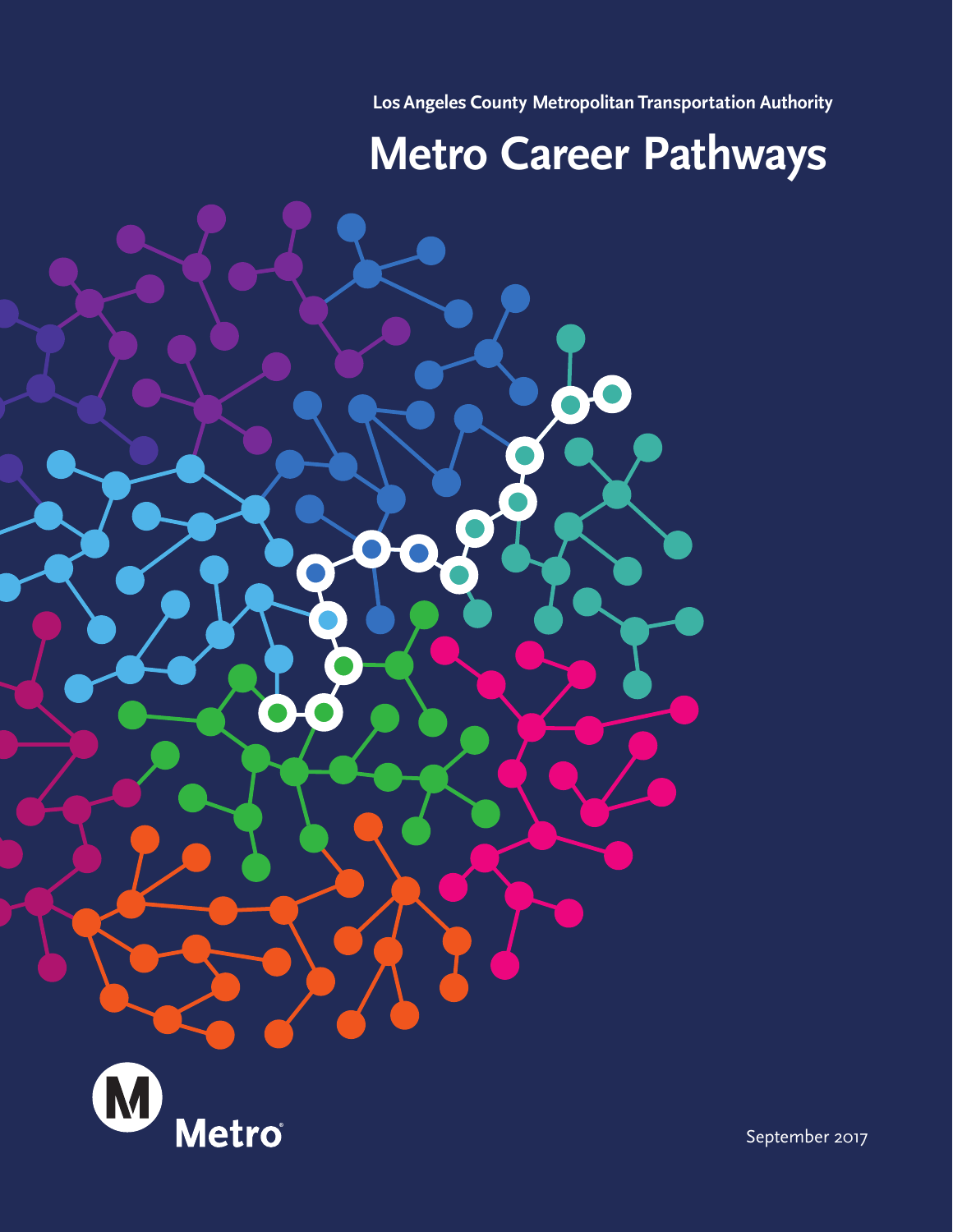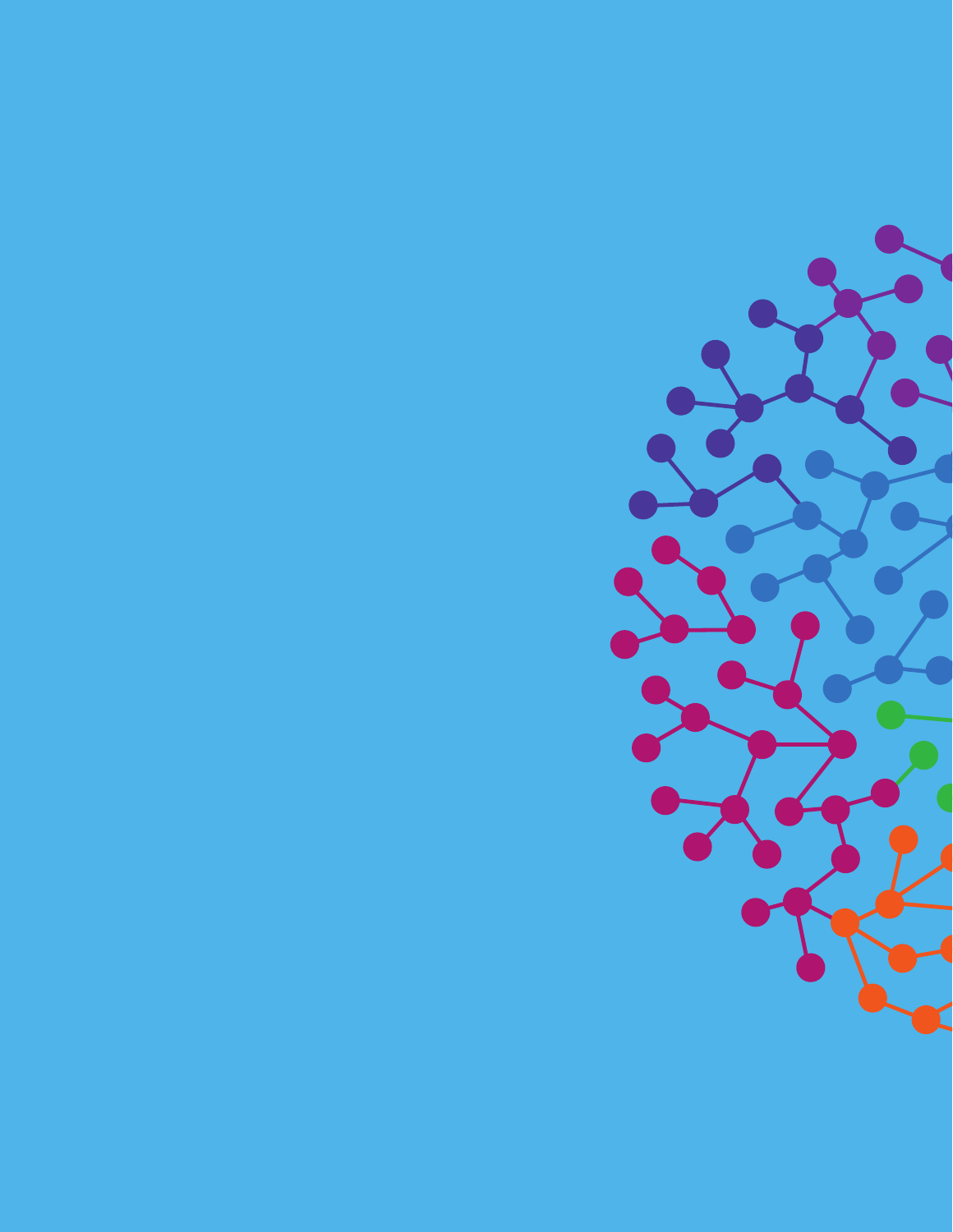

As the Chief Executive Officer of the Los Angeles County Metropolitan Transportation Authority (LA Metro), it is my pleasure to present Metro's Career Pathways Program, an innovative and progressive training model to prepare tomorrow's transportation leaders.

From transportation entry-level programs, through employee development, middle management/leadership development, to transportation executive/senior leadership programs, we are developing and cultivating the most important asset we have –our people. This program demonstrates our values in creating a learning environment that is geared toward attracting, developing, motivating and retaining a world-class workforce.

Our career pathways program begins at the most basic level–a proposed transportation school, grades 6-12–teaching and engaging youth early on, as part of their middle or high school experience to expose and connect them to transportation-related educational and career opportunities if their interests align. The program continues by teaching entry-level skills to create a strong foundation–and continues

with progressive training throughout each step of an employee's career. Each step builds upon the other and some are prerequisites for higher-level training.

The program combines classroom instruction, on-the-job-training, life-skills assessment, mentoring and collaborations with transportation agency peers, organizations and policymakers to foster an environment that recognizes accomplishment and empowers individuals to be their best.

The opportunities included in the Career Pathways Program are designed to strengthen management and leadership skills, and broaden our approach to solving transportation, mobility and accessibility challenges. Our objective is to set the tone for developing our human capital and our industry, in a way that best leverages resources, maximizes benefit, rewards learning and sharing of knowledge, and fosters success–now and in the future.

My sincere hope is that development through the Career Pathways Program will enhance the participants' professional development, and though not a guarantee of promotion, will provide opportunities to compete for higher-level positions and future career progression internally and externally.

So, you have no excuse. Opportunities for learning abound in this program and will be available to youth in grade school, as well as contract and non-contract employees alike. I invite you to join me as we make a positive impact on current and future operations and envision a future where people are well prepared for what lies ahead in the transportation industry.

Thanks in advance for your willingness to join in the exciting world of learning that we are creating.

Sincerely,

Phillip A. Washington Chief Executive Officer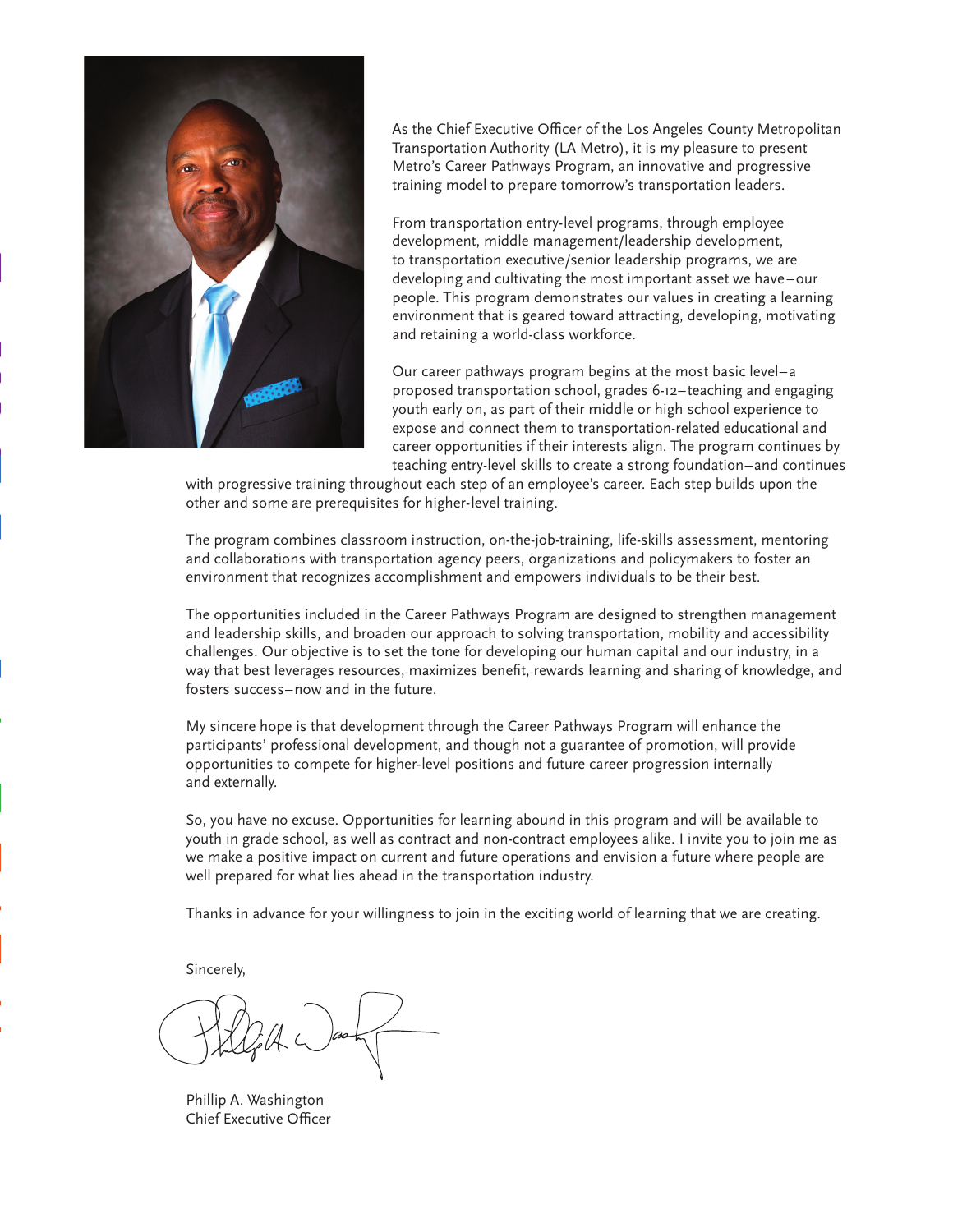

# **We are developing and cultivating the most important asset we have – our people.**

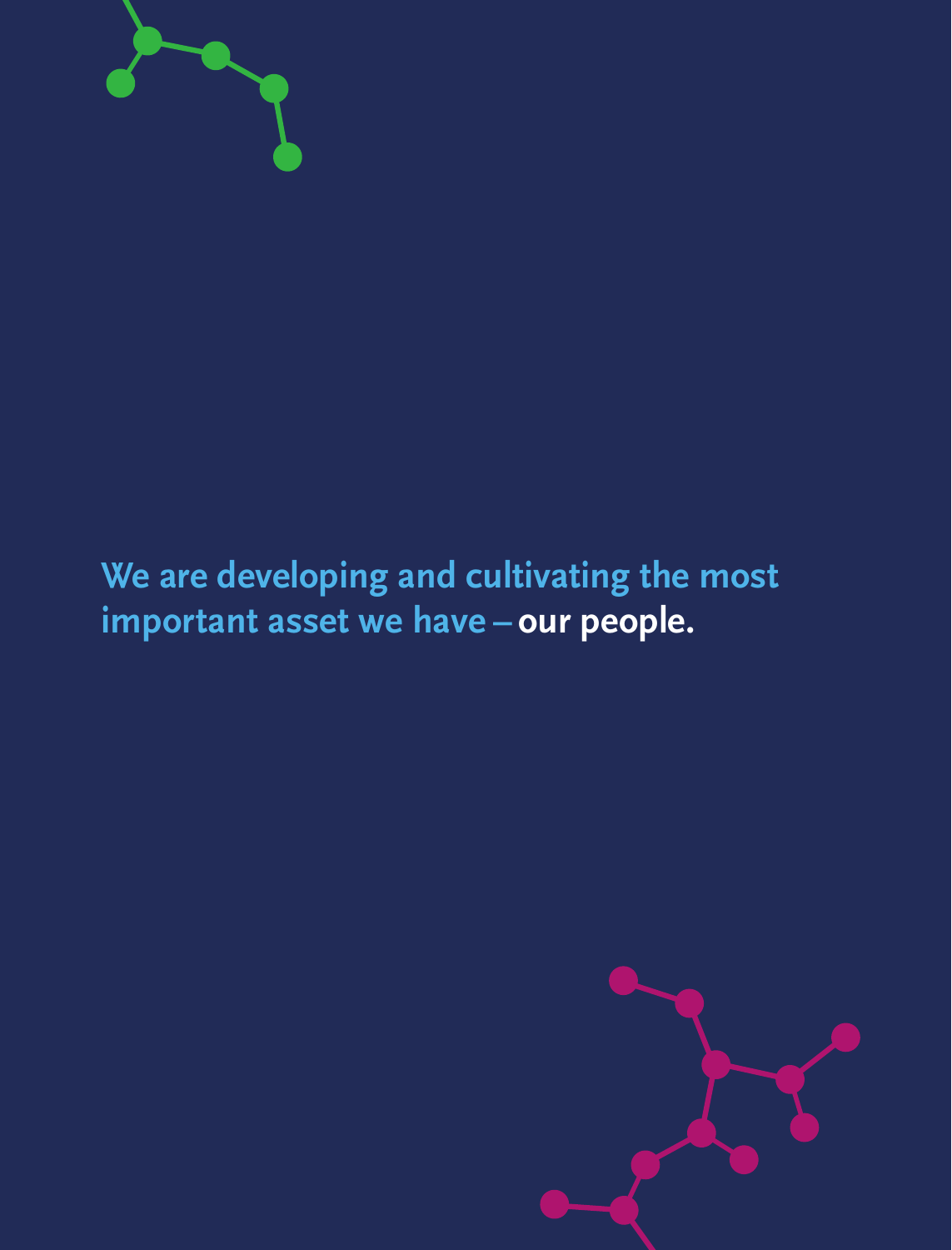**Transportation School**

#### **WIN-LA**

**Women Build LA - Boot Camp**

**Metro Veterans Program**

**Project Labor Agreements and Construction Careers Policy**

**Transportation Career Academy Program** 

**Metro Internship Program**

**Entry-Level Trainee Program**

**Bus Operator Tranportation Academy**

**Transportation Workforce Institute**

**Rail Vehicle Maintenance Program**

# **WIN-LA**

Creating career pathways in construction and non-construction opportunities within Metro and the transportation industry, Workforce Initiative Now-Los Angeles (WIN-LA) will provide support for applicants in life skills development, skill set enhancement and educational attainment services. WIN-LA will also increase resources for training and placement of specialized positions in the transportation industry.

**more info: page 9**

**Transportation Gateway**

Introducing talent to Metro, the Transportation Gateway programs aim to deliver information and resources to help individuals in the community gain a broader knowledge of the public transportation industry.

**more info: page 10**

#### **Transportation Introduction**

Working in collaboration with the County of Los Angeles, this educational and vocational training program is aimed at establishing a unique skills-based learning approach to prepare students for entry into the transportation field.

**more info: page 8**

**Metro Department 101**

**Metro Corporate Safety**

**Metro Mandatory Training**

**Metro Service Excellence Program**

**Metro Employee Development**

**APTA Emerging Leaders**

**National Transit Institute – Rutgers University**

**Transportation Safety Institute**

## **Employee Development**

Self-paced series of classes designed to help existing Metro employees gain professional knowledge and enhance skills to succeed in their current roles.

**more info: page 11**

# **Metro Career Pathways**

#### **Metro Management Orientation**

**Metro Leadership Academy**

**Multi-Agency Exchange Program**

**Eno Transit Mid-Manager Seminar**

**Mineta Transportation Institute**

**Senior Leadership Collaborative Communications Training**

**Southern California Leadership Network: Leadership Southern California**

#### **Leadership APTA**

**Eno Public-Private Partnership Seminar**

**Eno Transit Senior Executive**

**Senior Leadership Communications and Collaboration Training**

**Southern California Leadership Network: California Connections**

**Transportation Diversity Council: Transportation & Infrastructure Summit**

**Harvard Kennedy Institute for Public Policy Certification** 

**Northwestern University Executive Education Series**

**UCLA Anderson School for Executive Education** 

#### **Management/Leadership Development**

Empowering members of Metro's management team to further develop competencies related to Metro's business goals.

**more info: page 14**

### **Transportation Executive/ Senior Leadership**

Advancing senior leadership members' knowledge in national and industry-related forums, understanding of industry trends and advanced strategic leadership skills.

**more info: page 15**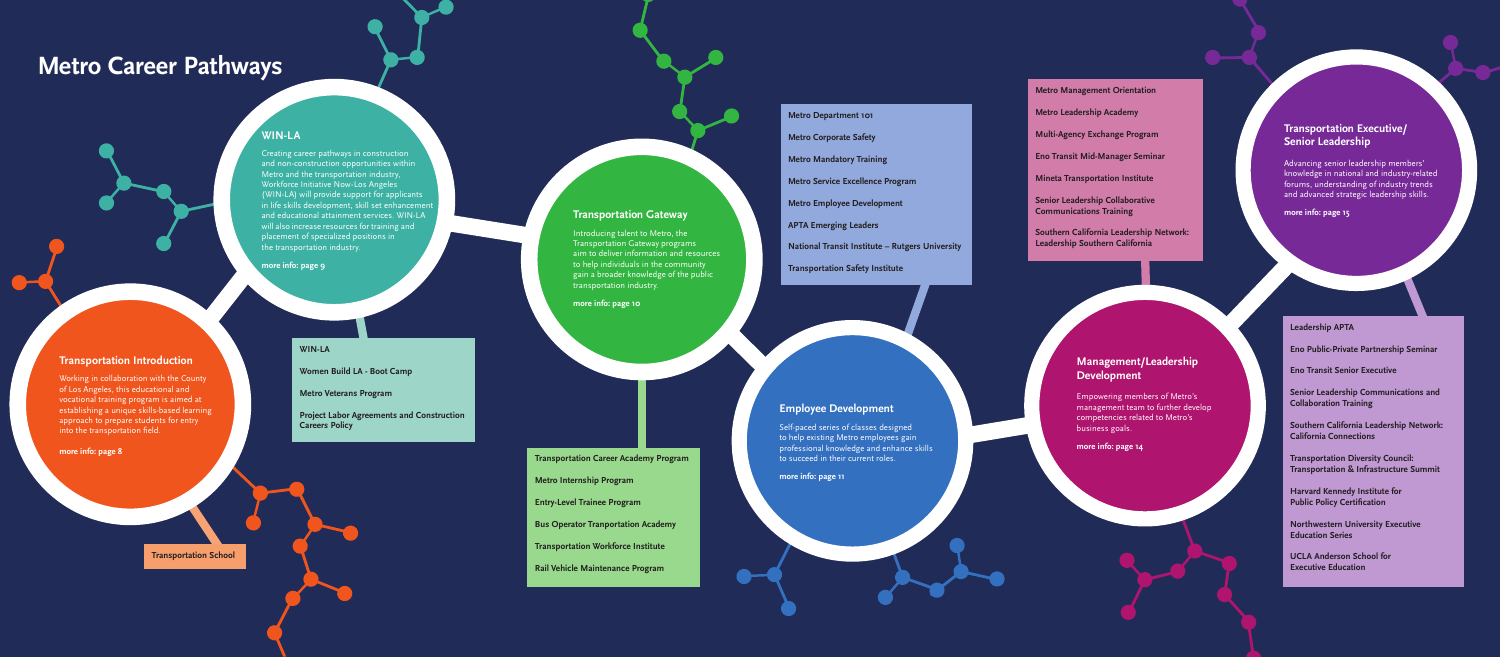**Transportation Introduction** Orientation to Transportation

# **Transportation School**

Metro is working to establish an educational and vocational transportation school for students in grades 6-12, with the objective to facilitate a career pathway in LA County's transportation sector for economically and academically underserved local youth. Students will be introduced to careers in transportation with special emphasis given to architecture, construction, engineering, information technology and science as a career pathway to economic and financial stability. The purpose of this program is to increase student engagement and achievement, while preparing students to become the next generation of transportation professionals for LA Metro and other properties.

Metro will work in partnership with at-risk youth involved with LA County Children and Family Services (DCFS), the Department of Social Services and the County Probation Department to identify and connect youth to transportation-related educational and career opportunities. The goal of this pilot program will be to increase the Career and Technical Education (CTE) programs of study as part of students' middle or high school experience. This approach is especially beneficial for more vulnerable populations, whose educational and career success is often impeded by disconnects between systems, and who tend to have limited access to integrated services. Establishing a career pathway program provides the type of strong support needed to ensure economic and financial stability for those interested in transportation careers.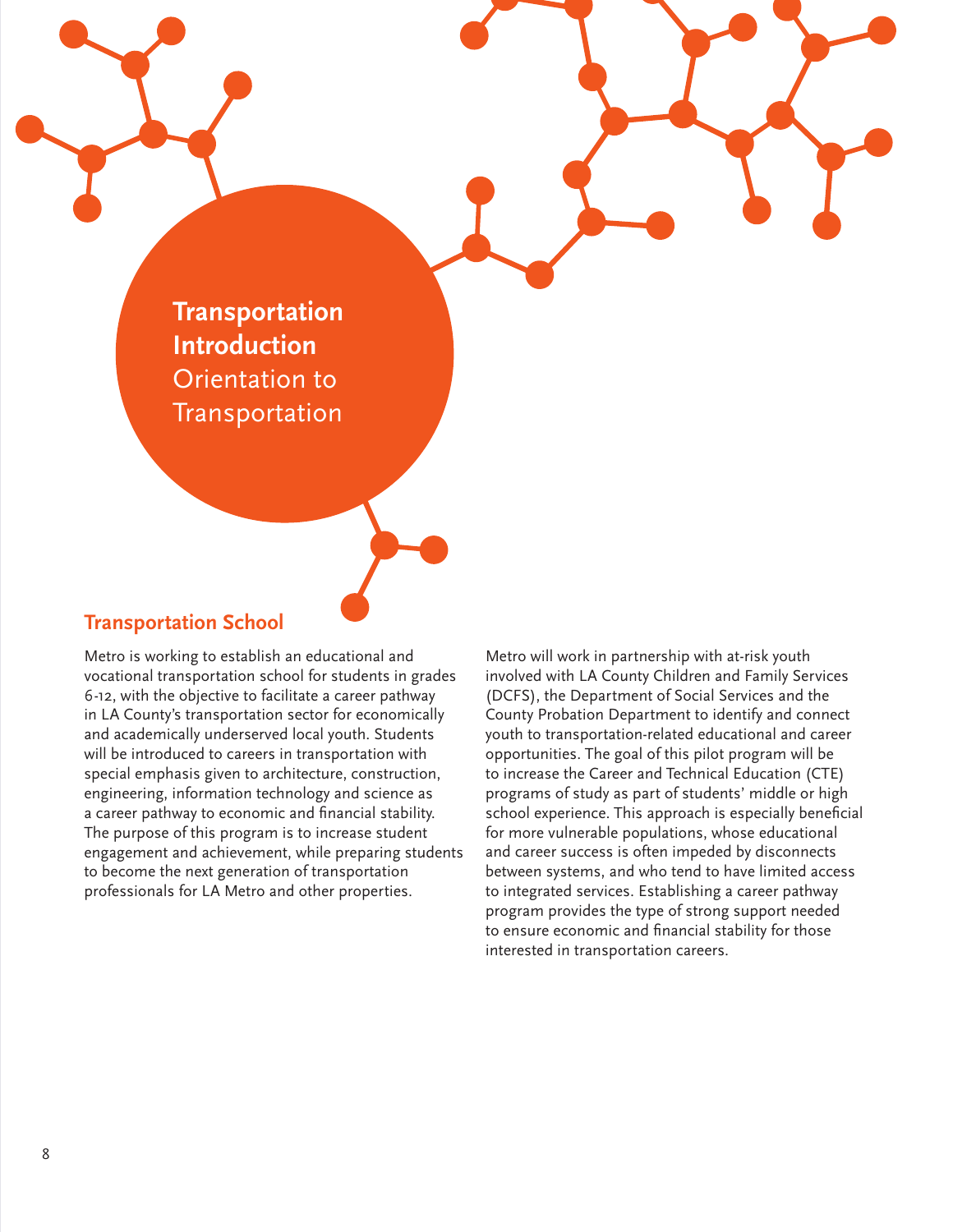

# **WIN-LA** Partnerships to Build



# **WIN-LA**

WIN-LA is a groundbreaking workforce development program created to focus on building opportunities for entry into transportation. Careers will include construction and non-construction opportunities in operations/maintenance, administration and professional services. WIN-LA will also provide support in the areas of life skills development, skill set enhancement and educational attainment services. WIN-LA will increase the resources needed for training and placement of specialized positions within Metro and the transportation industry.

# **Women Building LA-Boot Camp**

This program was developed to provide an entry point for women into transportation careers.

## **Metro Veterans Program**

Continuing support for our military population, Metro's Veterans program addresses the agency's long-term staffing needs and assists veterans with their transition into civilian careers. Metro provides opportunities to veterans who make up a pool of job seekers who have received exceptional leadership and technical skill training.

# **Project Labor Agreements and Construction Careers Policy**

This program provides opportunities for the community through agreements with Metro and the building trades that are the primary source of labor on Metro construction projects. It provides jobs to economically disadvantaged workers, as well as already skilled workers.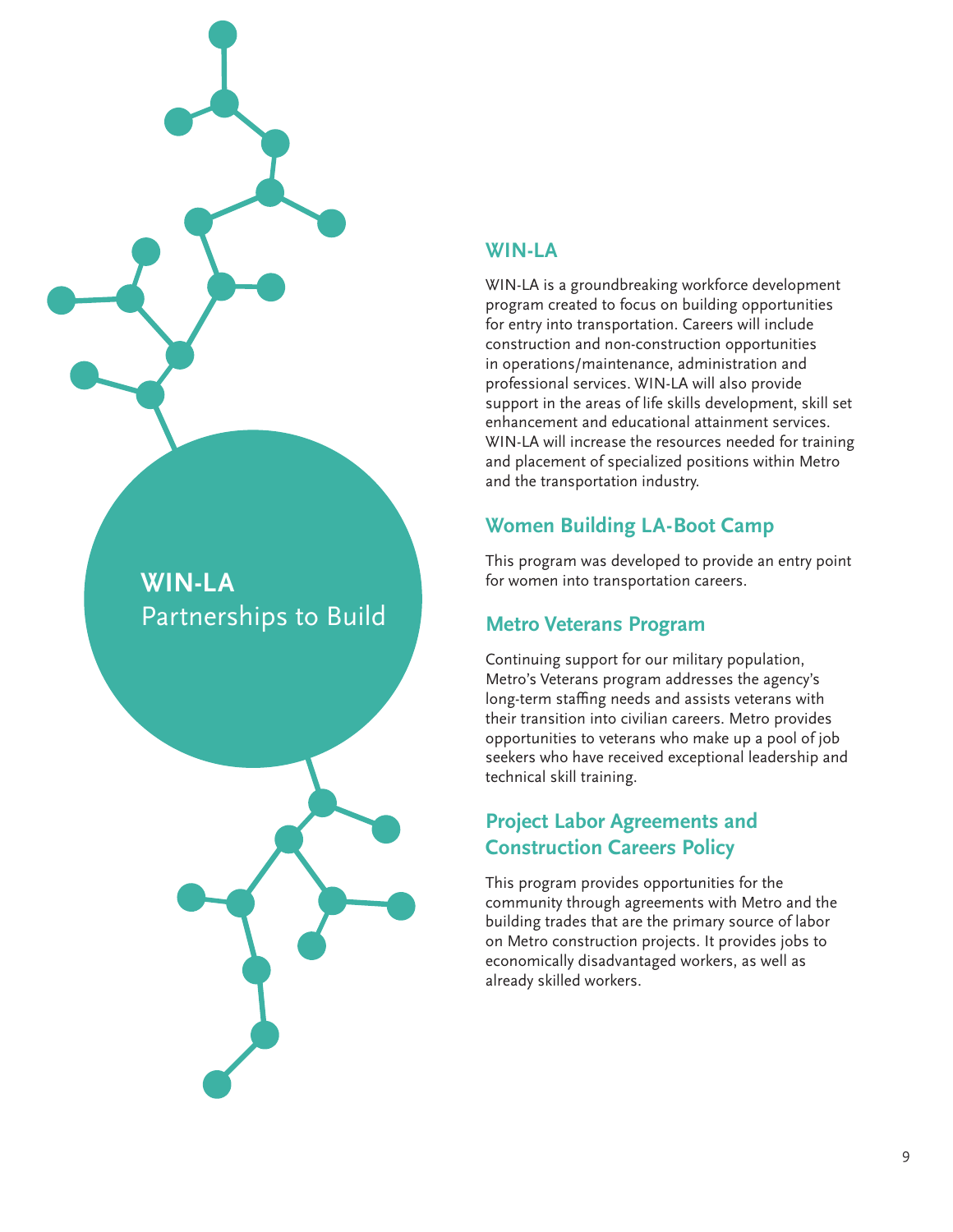**Transportation Gateway** Entry into Transportation

#### **Transportation Career Academy Program (TCAP)**

TCAP provides summer internship opportunities to junior and senior high school students who are transit dependent, reside in LA County, live in close proximity of a Metro Rail station and whose schools are located near Metro's rail expansion efforts. The program offers students an opportunity to learn about careers in transportation, and apply classroom theories and concepts to "real-world" work situations for one of the nation's largest public transportation agencies.

# **Metro Internship Program (MIP)**

MIP establishes opportunities for college students, United States military veterans, military reservists who are recently honorably discharged, or their spouses who are currently enrolled in an accredited college or university, to explore career opportunities in the public transportation industry and gain practical work experience associated with their degree program or a related field.

# **Entry-Level Trainee Program (ELTP)**

ELTP is designed to provide recent college graduates an opportunity to gain work experience and job skills to qualify for an entry-level or full-time position within Metro or another company in the transportation industry.

# **Bus Operator Transportation Academy (BOTA)**

BOTA is a partnership between Metro, Los Angeles Valley College and Community Career Development. This two week pre-employment preparation program is aimed to help candidates be successful in the Bus Operator selection process. Graduates are guaranteed an interview with Metro.

# **Transportation Workforce Institute (TWI)**

This five-week, grant-sponsored summer program allows high school students (grades 9-12) to explore the transportation industry and participate in real-world transportation projects via the Transportation Workforce Institute (TWI) and Advanced Transportation and Manufacturing Pathway at Los Angeles Trade Technical College (LATTC).

#### **Rail Vehicle Maintenance Program**

Rail vehicle mechanical training creates opportunities for careers with a large rail company and/or transportation agency. This partnership program between the Transportation Workforce Institute (TWI) and Advanced Transportation and Manufacturing Pathway at Los Angeles Trade Technical College (LATTC) is one of three collaborative grant-sponsored programs at Metro.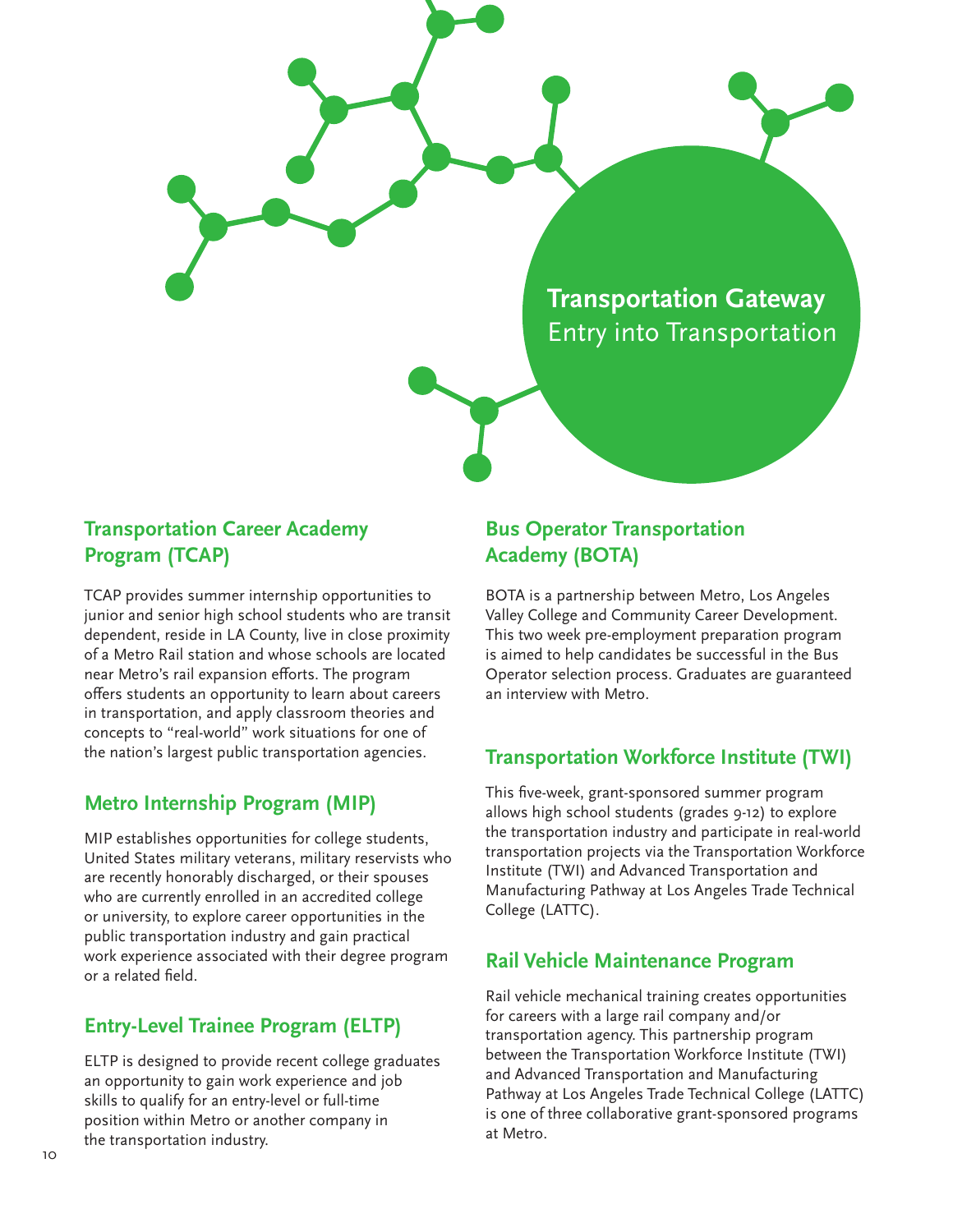All Metro employees must complete the following programs in order to satisfy eligibility requirements for other Metro development opportunities.

#### **Metro Department 101**

Metro's CEO directed that each Metro department create and implement training programs to help all employees understand the function, position and impact their individual department has on the agency as a whole. To further broaden awareness and understanding of our business, Department 101 sessions will also be open to employees from departments outside of their own.

> **Example: Information Technology Systems (ITS) 101** illustrates functional roles and responsibilities of each department within ITS, such as Systems Architecture and Technology, Research Library and Records Management, IT Program Management Office, IT Operations and Service Delivery, Information Security, Digital Strategy and Innovation, and Business Applications. The Department 101 also features training and certifications needed for each function. Employees outside of ITS can also attend the session.

#### **Metro Corporate Safety**

This training fulfills Cal/OSHA requirements with the assistance of bus and rail operations and maintenance safety staff. Dedicated resources are provided to foster an environment of continuous safety improvement for the benefit of our employees, customers, community and business partners.

#### **Metro Mandatory Training**

The following courses are identified by Metro's Board of Directors as required trainings to be completed by all employees:

- > Metro Onboarding
- > Ethics Training
- > Basic IT Security Awareness
- > Emergency Preparedness
- > Human Trafficking Awareness and Prevention
- > Sexual Harassment Prevention
- > Transit Terrorism Awareness

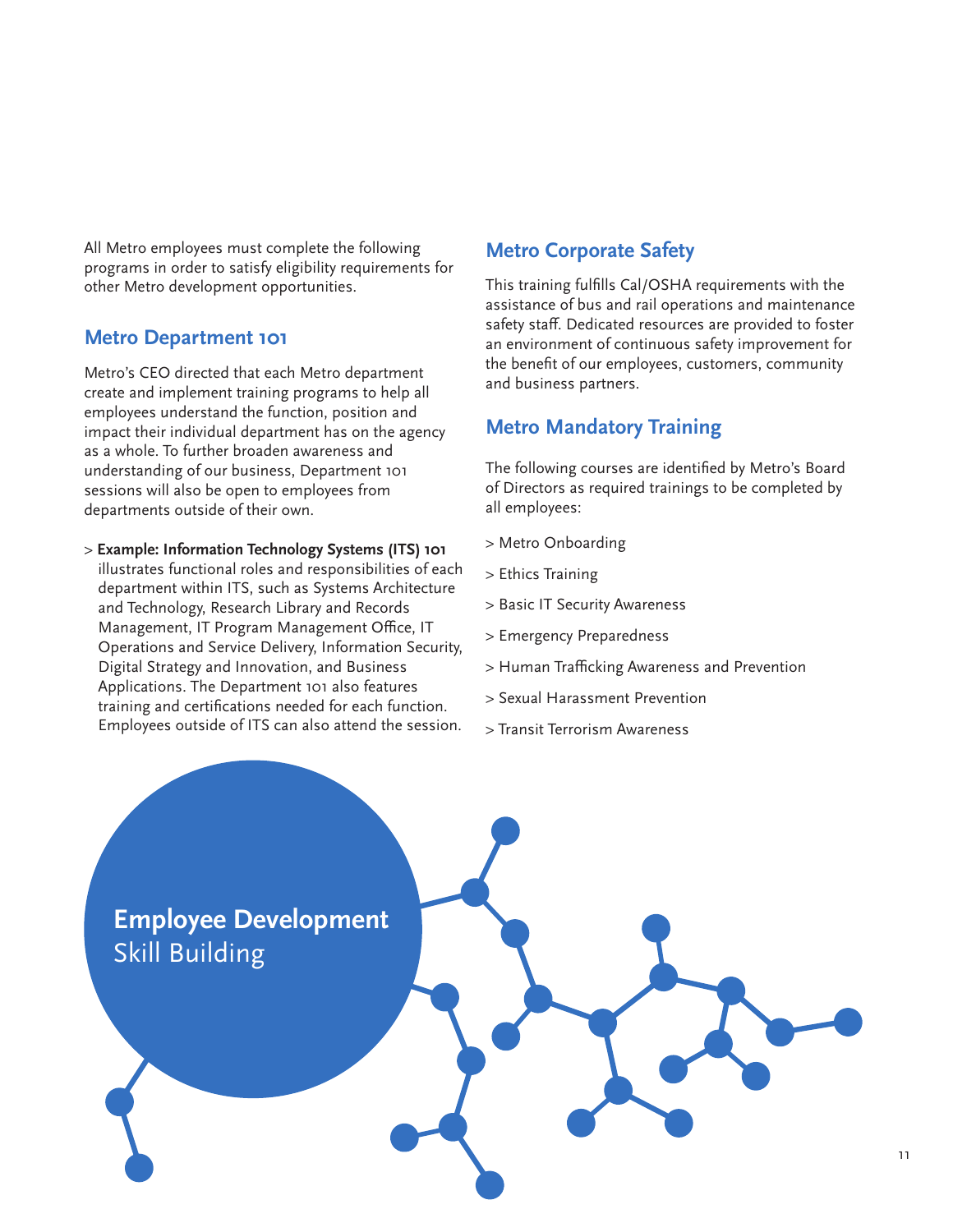

#### **Metro Service Excellence Program**

This program recognizes employees who achieve major milestones that contribute to the agency's success.

#### **Metro Employee Development**

Designed as a self-paced development path, the following trainings are offered for Metro employees to enhance their professional skill set:

- > Board Report Writing
- > Business Writing Skills
- > Conflict Resolution for Employees
- > Developing Your Full Potential
- > Green Workforce Training:
	- Envision Training
	- G-PRO Fundamentals of Building Green
- > Microsoft Office Series
- > Operations Supervisory Training Program
- > Pre-Supervisory Training
- > Preparing for Promotion Certificate Program:
	- Career Progression Planning
	- Composing Effective Emails
	- Essay Test Writing
	- Interview Practice
	- Resume Preparation
- > Presentation Skills
- > Problem Solving and Decision Making
- > Professionalism in the Workplace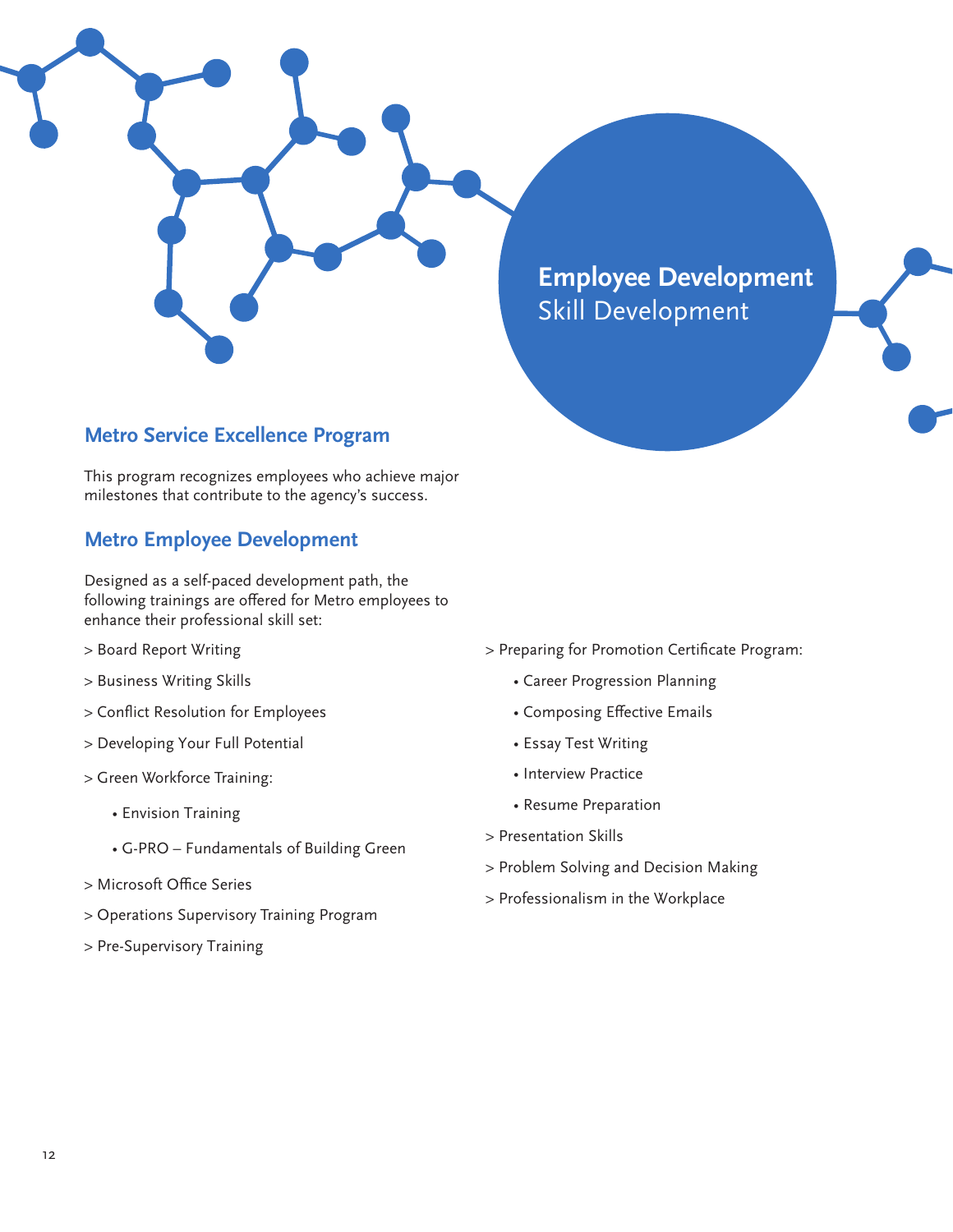All mandatory programs must be satisfied to become eligible for development opportunities. (See page 11.)

# **American Public Transportation Association (APTA) Emerging Leaders**

This opportunity designed for early career employees to develop a broader and deeper understanding of the transit industry.

# **National Transit Institute (NTI) – Rutgers University**

This set of public transit industry training and education programs is focused on developing knowledge across multiple disciplines.

# **Transportation Safety Institute (TSI)**

This organization was established specifically to assist transportation entities in fulfilling their mission-essential training requirements surrounding all facets of safety.

**Employee Development** Transportation Industry **Opportunities**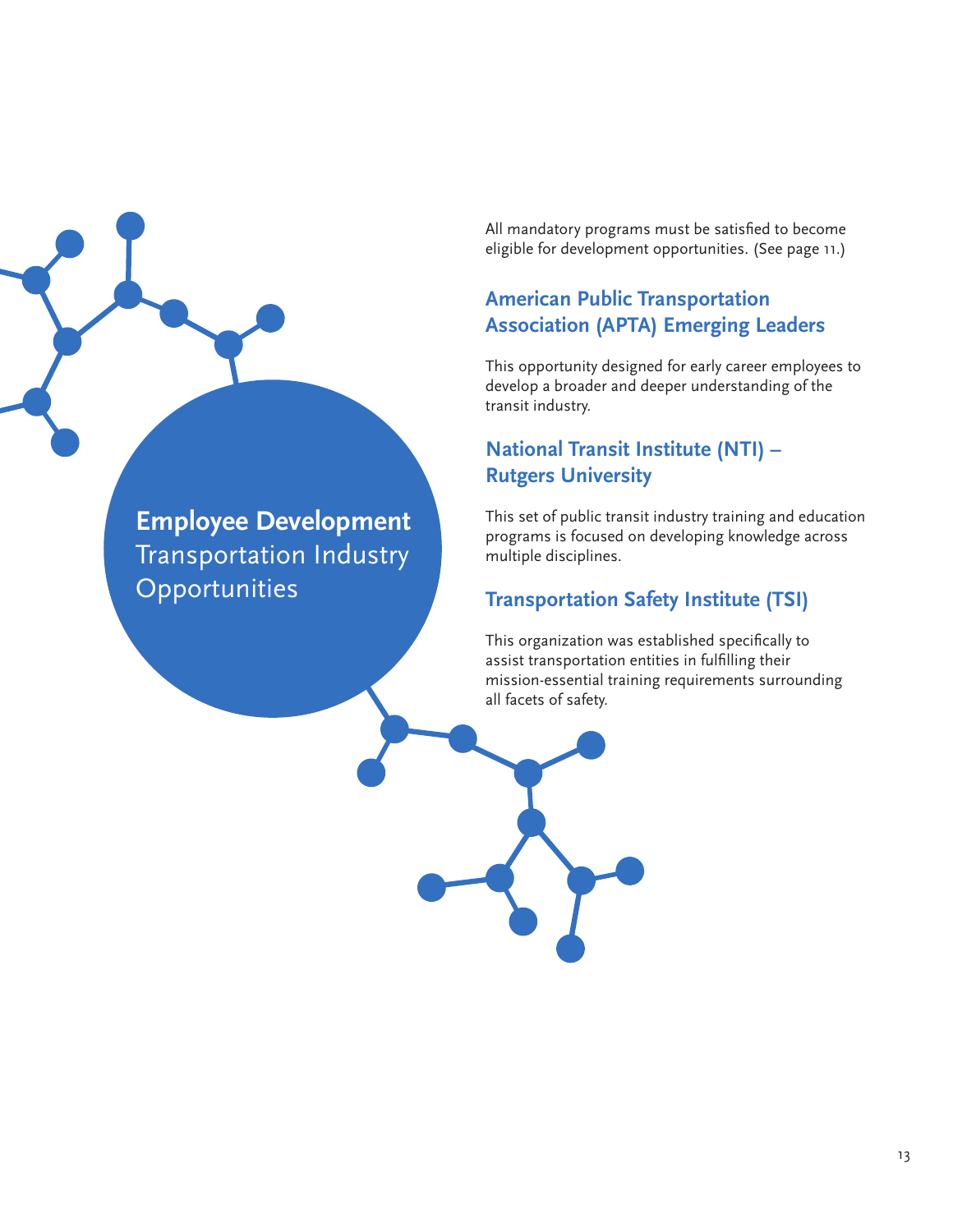**Management/Leadership Development** Tomorrow's Leaders

All mandatory programs must be satisfied to become eligible for development opportunities. (See page 11.)

#### **Metro Management Orientation Program**

This is designed to acquaint managerial and supervisory staff with Metro policies, procedures and skills needed in order to become a successful member of Metro's management team. All classes can be taken independent of one another.

#### **Metro Leadership Academy**

This 12-month structured program provides each cohort of participants with the framework and tools to understand their personal leadership, workplace and industry. Department 101 trainings must be completed prior to enrolling in the Academy.

#### **Multi-Agency Exchange Program (MAX)**

MAX is a proactive and structured learning exchange program created to help foster a pipeline of best practice sharing between public transportation entities. Currenty, the program partners with three leading public transit agencies across the country: Dallas Area Rapid Transit (DART), Denver Regional Transportation District (RTD) and Metropolitan Atlanta Rapid Transit Authority (MARTA).

#### **Eno Transit Mid-Manager Seminar**

This training program is focused on leadership and management skills development. This intensive, week-long course is specifically designed for midlevel managers at public and private transit-operating companies, private sector partners, and federal and state transportation agencies.

#### **Mineta Transportation Institute (MTI)**

MTI provides high quality support for surface transportation researchers, planners, managers, educators and elected officials, filtered through the lens of San Jose State University in Silicon Valley. MTI also offers a Certification and Master of Arts in Policy program. This opportunity is offered in conjunction with Metro's Tuition Reimbursement Program.

#### **Senior Leadership Collaborative Communications Training**

Specifically for members of Metro senior-level management, this training is aimed at increasing teaming and strategic communications.

### **Southern California Leadership Network: Leadership Southern California**

This eight-month master class focuses on addressing challenging issues facing local communities in Southern California, creating a forum for collaboration and strategic partnerships, and creating a communication network between community leaders and local stakeholders.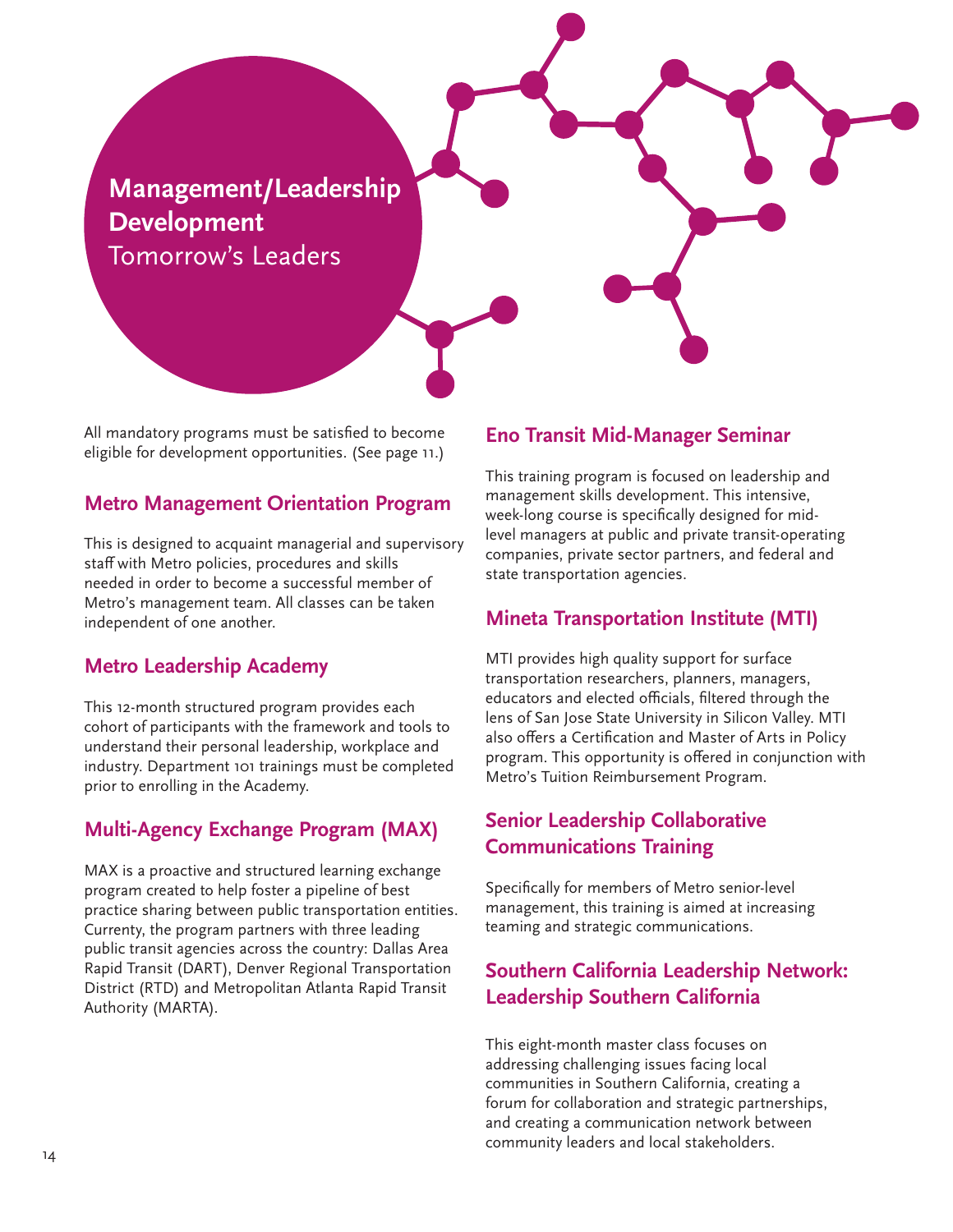All mandatory programs must be satisfied to become eligible for development opportunities. (See page 11.)

### **Leadership APTA**

The American Public Transportation Association's premier professional development program is designed to foster and support experienced managers and leaders aspiring to hold senior and executive leadership positions.

# **Eno Public-Private Partnership Seminar**

The seminar assists public agency leaders in gaining a better understanding of public-private partnership (P3) development, with the goal of spurring action among states that have an established framework for P3s and building technical capacity among agencies' professional staff.

### **Eno Transit Senior Executive**

Eno created this program to provide senior leadership an opportunity to participate in an intensive and confidential platform, focused on strategic management, leadership and critical emerging industry issues.

# **Transportation Diversity Council: Transportation & Infrastructure Summit**

The high-impact summit comprises industry panel sessions and networking luncheons with "industry peers," followed by technical tours of key transportation facilities. Focusing on questions like "how can we ensure a secure, safe, and resilient transportation and power infrastructure?" and "how can we improve our infrastructure and facilities to ensure that they are robust and built to last?"

# **Senior Leadership Communications and Collaboration Training**

Composed of workshops, this training is designed to provide ideas, tools and resources for members of senior management to become effective leaders. It provides a foundation for improving performance and creating a culture of collaboration, trust and accountability through better leadership.

**Transportation Executive/ Senior Leadership** Organizational Culture **Creators**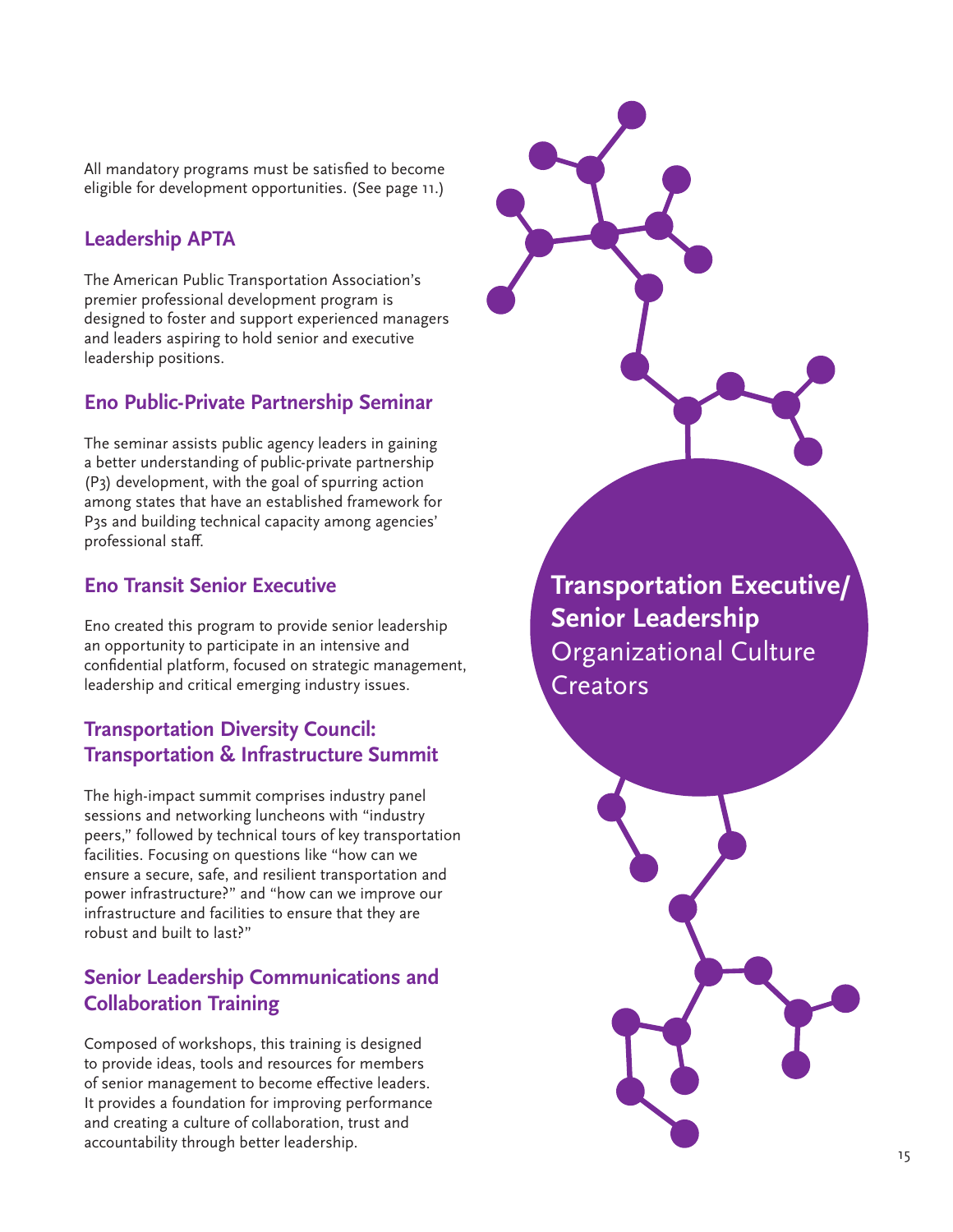**Transportation Executive/ Senior Leadership** Organizational Culture **Creators** 



All mandatory programs must be satisfied to become eligible for development opportunities. (See page 11.)

## **Southern California Leadership Network: California Connections**

Developed for senior to executive-level professionals, this program fosters cross-sector leadership and knowledge exchange, and was created to build one's perspective on statewide trends and understanding of local issues in California's five mega-regions.

# **Harvard Kennedy Institute for Public Policy Certification (Executive Education)**

Facilitated by Harvard Kennedy School of Education, this suite of programs concentrates on public policy, including understanding the multiple facets within public policy and expanding participants' global network of colleagues. This opportunity is offered in conjunction with Metro's Tuition Reimbursement Program.

### **Northwestern University Executive Education Series**

This education series provides senior leaders the opportunity to further develop their leadership skills, stay ahead of global business trends and drive growth within the organization. This opportunity is offered in conjunction with Metro's Tuition Reimbursement Program.

# **UCLA Anderson School for Executive Education**

This training provides opportunities and education for senior leaders to expand their impact, strengthen strategic and personal leadership, participate in finance and business simulations, and enhance overall professional performance. This opportunity is offered in conjunction with Metro's Tuition Reimbursement Program.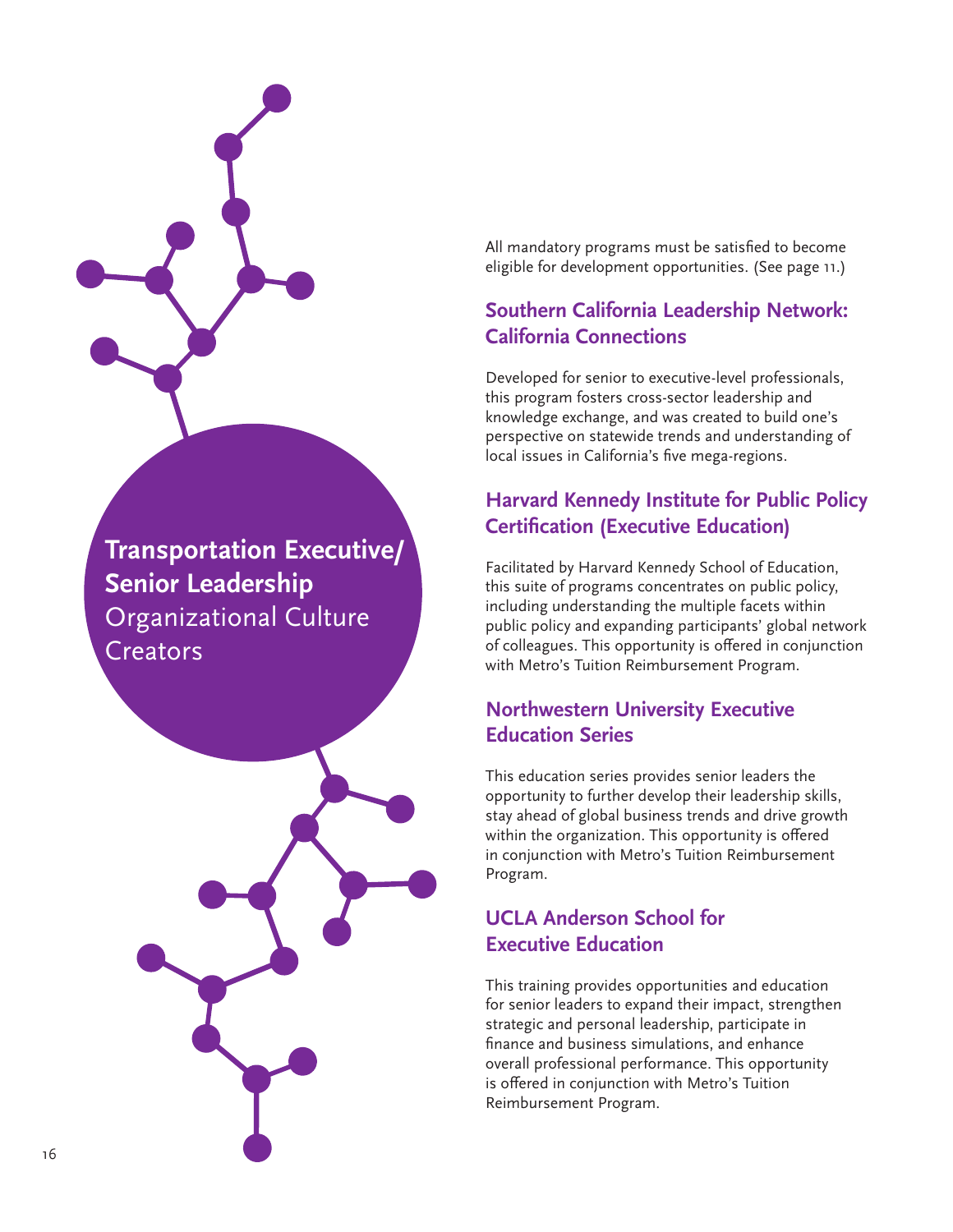

# **Metro –the Los Angeles County Metropolitan Transportation Authority –is unique among the nation's transportation agencies.**

We serve as transportation planner and coordinator, designer, builder and operator for one of the country's most populous counties. More than 10 million people – nearly one-third of California's residents – live, work and play within our 1,433-square-mile service area.

#### **Vision:**

Metro provides excellence in service and support.

#### **Mission:**

Metro is responsible for the continuous improvement of an efficient and effective transportation system for Los Angeles County.

#### **Values:**

- > **Safety:** We commit to ensure that our employees, passengers and the general public's safety are always our first consideration.
- > **Service Excellence:** We commit to provide safe, clean, reliable, on-time and courteous service for our clients and customers.
- > **Workforce Development:** We commit to make Metro a learning organization that attracts, develops, motivates and retains a world-class workforce.
- > **Fiscal Responsibility:** We commit to manage every taxpayer and customer-generated dollar as if it were coming from our own pocket.
- > **Innovation and Technology:** We commit to actively participate in identifying best practices for continuous improvement.
- > **Sustainability:** We commit to reduce, reuse and recycle all internal resources and reduce greenhouse gas emissions.
- > **Integrity:** We commit to rely on the professional ethics and honesty of every Metro employee.
- > **Teamwork:** We commit to actively blend our individual talents to achieve world-class performance and service.